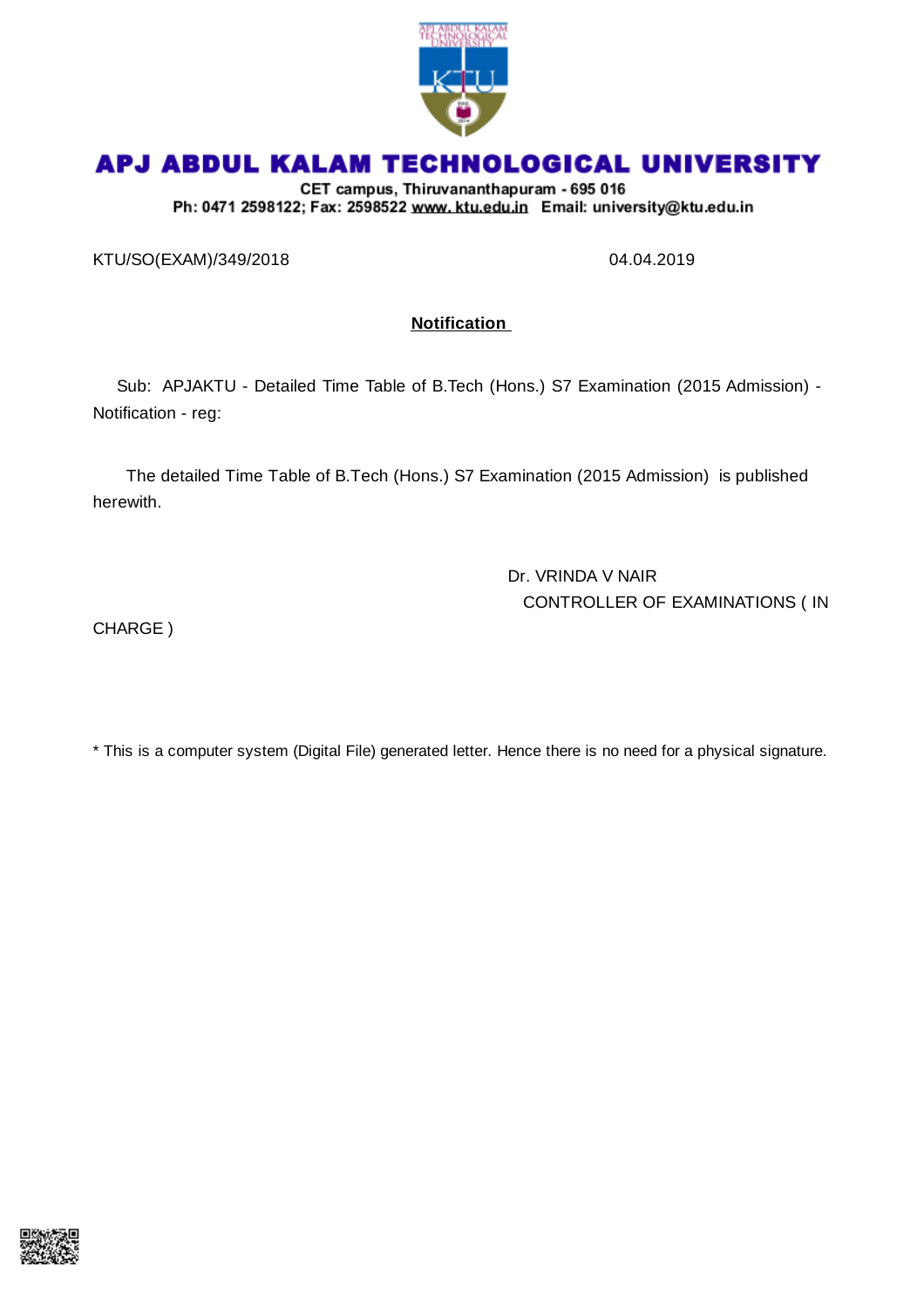|                 |             | <b>EXAM</b>    |                    |                                   |
|-----------------|-------------|----------------|--------------------|-----------------------------------|
| DATE/DAY        | <b>TIME</b> | <b>SLOT</b>    | <b>COURSE CODE</b> | <b>COURSE NAME</b>                |
| 06-04-2019      | 09.30am-    |                |                    |                                   |
| <b>SATURDAY</b> | 12.30pm     | H <sub>2</sub> | 04EC6203           | DSP ALGORITHMS & ARCHITECTURES    |
| 06-04-2019      | 09.30am-    |                |                    |                                   |
| <b>SATURDAY</b> | 12.30pm     | H <sub>2</sub> | 04EC6309           | ADVANCED OPTICAL COMMUNICATION    |
| 06-04-2019      | 09.30am-    |                |                    |                                   |
| <b>SATURDAY</b> | 12.30pm     | H <sub>2</sub> | 01EC7517           | <b>RF MEMS</b>                    |
| 06-04-2019      | 09.30am-    |                |                    |                                   |
| <b>SATURDAY</b> | 12.30pm     | H <sub>2</sub> | 01EE6501           | POWER CONVERTER CIRCUITS          |
| 06-04-2019      | 09.30am-    |                |                    |                                   |
| <b>SATURDAY</b> | 12.30pm     | H <sub>2</sub> | 04ME6509           | <b>INDUSTRIAL TRIBOLOGY</b>       |
| 06-04-2019      | 09.30am-    |                |                    | <b>CONSTRUCTION METHODS AND</b>   |
| <b>SATURDAY</b> | 12.30pm     | H <sub>2</sub> | 04CE63416          | <b>EQUIPMENTS</b>                 |
| 06-04-2019      | 09.30am-    |                |                    |                                   |
| <b>SATURDAY</b> | 12.30pm     | H <sub>2</sub> | 04CS6107           | MODERN COMPUTER NETWORKS          |
|                 |             |                |                    |                                   |
| 06-04-2019      | 09.30am-    |                |                    | MAINTENANCE AND REHABILITATION OF |
| <b>SATURDAY</b> | 12.30pm     | H <sub>2</sub> | 05CE7145           | <b>STRUCTURES</b>                 |
| 06-04-2019      | 09.30am-    |                |                    | <b>DESIGN WITH ARM</b>            |
| <b>SATURDAY</b> | 12.30pm     | H <sub>2</sub> | 04EC6507           | <b>MICROCONTROLLERS</b>           |
| 06-04-2019      | 09.30am-    |                |                    | ADVANCED DIGITAL SIGNAL           |
| <b>SATURDAY</b> | 12.30pm     | H <sub>2</sub> | 02EC6221           | <b>PROCESSING</b>                 |
| 06-04-2019      | 09.30am-    |                |                    |                                   |
| <b>SATURDAY</b> | 12.30pm     | H <sub>2</sub> | 04EE7001           | <b>BIO-INSPIRED ALGORITHMS</b>    |
| 06-04-2019      | 09.30am-    |                |                    |                                   |
| <b>SATURDAY</b> | 12.30pm     | H <sub>2</sub> | 04EE6411           | ADVANCED RELAYING AND PROTECTION  |
| 06-04-2019      | 09.30am-    |                |                    |                                   |
| <b>SATURDAY</b> | 12.30pm     | H <sub>2</sub> | 04EE6501           | NON CONVENTIONAL ENERGY SOURCES   |
| 06-04-2019      | 09.30am-    |                |                    |                                   |
| <b>SATURDAY</b> | 12.30pm     | H <sub>2</sub> | 08CS6011           | <b>OPERATING SYSTEM DESIGN</b>    |
|                 |             |                |                    |                                   |
| 06-04-2019      | 09.30am-    |                |                    | <b>CONSTRUCTION PLANNING AND</b>  |
| <b>SATURDAY</b> | 12.30pm     | Η2             | 02CE6231           | <b>CONTRACT MANAGEMENT</b>        |
| 06-04-2019      | 09.30am-    |                |                    |                                   |
| SATURDAY        | 12.30pm     | H <sub>2</sub> | 07EE6207           | OPTIMIZATION TECHNIQUES           |
| 06-04-2019      | 09.30am-    |                |                    |                                   |
| SATURDAY        | 12.30pm     | H <sub>2</sub> | 05ME7155           | SAFETY IN ENGINEERING INDUSTRY    |
| 06-04-2019      | 09.30am-    |                |                    |                                   |
| <b>SATURDAY</b> | 12.30pm     | H <sub>2</sub> | 01CE6511           | HIGHWAY DESIGN AND SAFETY         |
| 06-04-2019      | 09.30am-    |                |                    | ANALYSIS OF POWER ELECTRONIC      |
| SATURDAY        | 12.30pm     | H <sub>2</sub> | 08EE6231           | <b>CIRCUITS I</b>                 |
|                 |             |                |                    |                                   |
|                 |             |                |                    |                                   |
| 06-04-2019      | 09.30am-    |                |                    | CORPORATE FINANCE AND PORTFOLIO   |
| SATURDAY        | 12.30pm     | H <sub>2</sub> | 01ME6611           | MANAGEMENT                        |
| 06-04-2019      | 09.30am-    |                |                    | ADVANCED DIGITAL SIGNAL           |
| SATURDAY        | 12.30pm     | H2             | 08EC6231           | <b>PROCESSING</b>                 |

#### **B.Tech (Hons.) S7 Examination 2019 (2015 ADMISSION)**

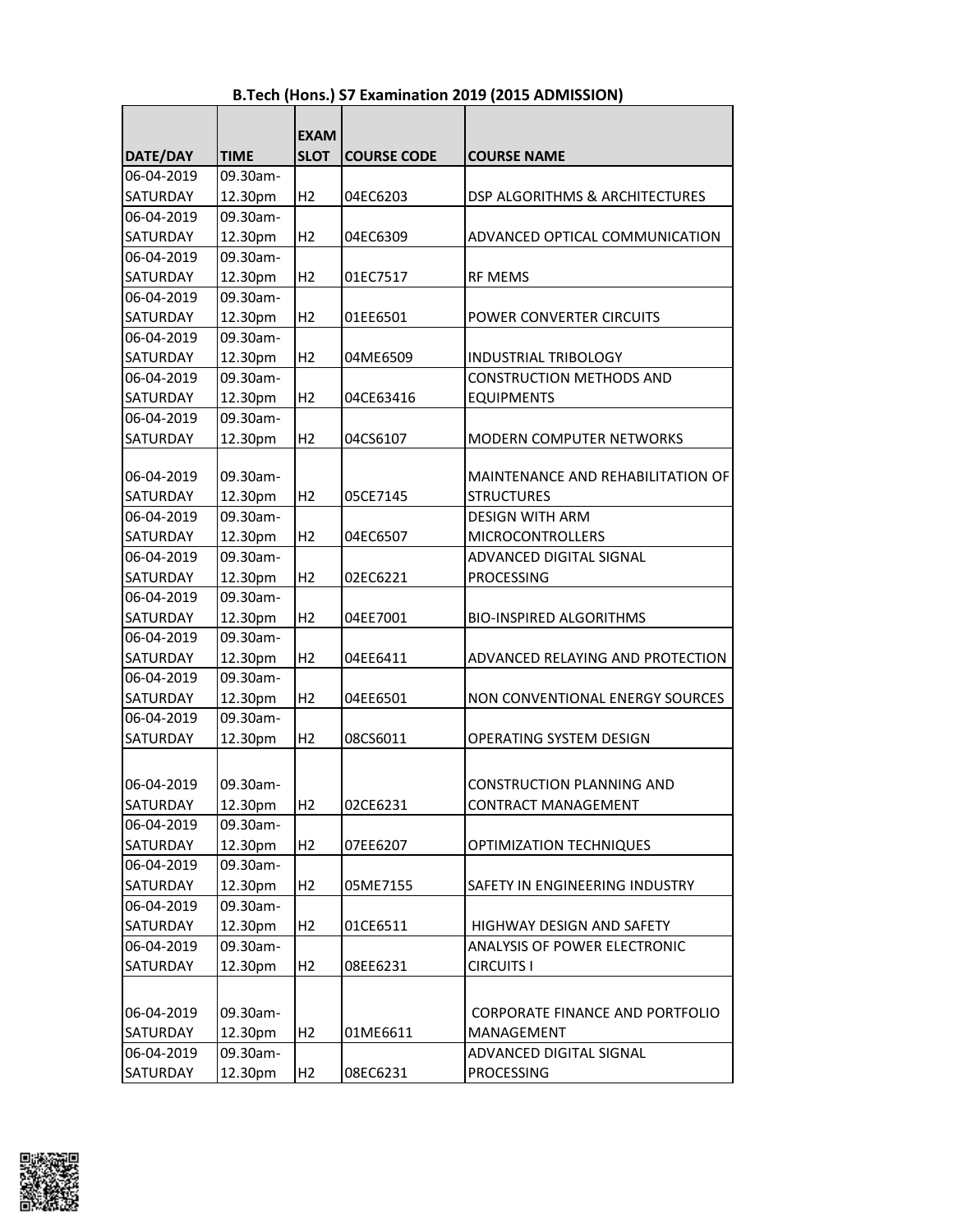| 06-04-2019      | 09.30am- |                |            | ADVANCED POWER SEMICONDUCTOR        |
|-----------------|----------|----------------|------------|-------------------------------------|
| SATURDAY        | 12.30pm  | H2             | 05EE6003   | <b>DEVICES</b>                      |
| 06-04-2019      | 09.30am- |                |            |                                     |
| SATURDAY        | 12.30pm  | H <sub>2</sub> | 01EE6407   | POWER QUALITY                       |
|                 |          |                |            |                                     |
|                 |          |                |            |                                     |
| 06-04-2019      | 09.30am- |                |            | GROUND IMPROVEMENT &                |
| SATURDAY        | 12.30pm  | H <sub>2</sub> | 04CE6213   | REINFORCED EARTH TECHNIQUES         |
| 06-04-2019      | 09.30am- |                |            |                                     |
| SATURDAY        | 12.30pm  | H2             | 04CE6315   | PRESTRESSED CONCRETE STRUCTURES     |
| 06-04-2019      | 09.30am- |                |            | FINITE ELEMENT ANALYSIS FOR HEAT    |
| SATURDAY        | 12.30pm  | H <sub>2</sub> | 02ME7211.1 | <b>TRANSFER</b>                     |
| 06-04-2019      | 09.30am- |                |            |                                     |
| SATURDAY        | 12.30pm  | H <sub>2</sub> | 05EC7041   | ELECTROMAGNETIC COMPATIBILITY       |
| 06-04-2019      | 09.30am- |                |            |                                     |
| SATURDAY        | 12.30pm  | H2             | 04ME7105   | HUMAN RESOURCE MANAGEMENT           |
| 06-04-2019      | 09.30am- |                |            | SENSORS FOR INDUSTRIAL              |
| SATURDAY        | 12.30pm  | H <sub>2</sub> | 04ME7503   | <b>APPLICATIONS</b>                 |
| 06-04-2019      | 09.30am- |                |            | <b>ANALYSIS OF POWER ELECTRONIC</b> |
| SATURDAY        | 12.30pm  | H <sub>2</sub> | 07EE6103   | <b>CIRCUITS 1</b>                   |
| 06-04-2019      | 09.30am- |                |            | NANOMATERIAL AND                    |
| SATURDAY        | 12.30pm  | H2             | 07CH7123   | NANOTECHNOLOGY                      |
| 06-04-2019      | 09.30am- |                |            |                                     |
| SATURDAY        | 12.30pm  | H <sub>2</sub> | 07CE6106   | ENVIRONMENTAL IMPACT ASSESSMENT     |
| 06-04-2019      | 09.30am- |                |            |                                     |
| SATURDAY        | 12.30pm  | H <sub>2</sub> | 05CS6001   | COMPUTATIONAL INTELLIGENCE          |
| 06-04-2019      | 09.30am- |                |            |                                     |
| SATURDAY        | 12.30pm  | H <sub>2</sub> | 07EC6239   | BIOMEDICAL SIGNAL PROCESSING        |
| 06-04-2019      | 09.30am- |                |            |                                     |
| SATURDAY        | 12.30pm  | H <sub>2</sub> | 07ME7121   | INDUSTRIAL ENERGY MANAGEMENT        |
|                 |          |                |            |                                     |
| 06-04-2019      | 09.30am- |                |            | FOOD PROCESSING PRESERVATION AND    |
| SATURDAY        | 12.30pm  | H <sub>2</sub> | 02ME7211.3 | <b>TRANSPORT</b>                    |
| 06-04-2019      | 09.30am- |                |            | POWER QUALITY ISSUES AND REMEDIAL   |
| <b>SATURDAY</b> | 12.30pm  | H <sub>2</sub> | 10EE6117   | <b>MEASURES</b>                     |
| 06-04-2019      | 09.30am- |                |            |                                     |
| SATURDAY        | 12.30pm  | H1             | CS463      | DIGITAL IMAGE PROCESSING            |
| 06-04-2019      | 09.30am- |                |            |                                     |
| SATURDAY        | 12.30pm  | H1             | ME467      | <b>CRYOGENICS ENGINEERING</b>       |
| 06-04-2019      | 09.30am- |                |            |                                     |
| SATURDAY        | 12.30pm  | H1             | MP467      | HUMAN RESOURCE MANAGEMENT           |
| 06-04-2019      | 09.30am- |                |            |                                     |
| SATURDAY        | 12.30pm  | H1             | EE465      | POWER QUALITY                       |
| 06-04-2019      | 09.30am- |                |            |                                     |
| SATURDAY        | 12.30pm  | H1             | EE467      | NON LINEAR CONTROL SYSTEM           |
| 06-04-2019      | 09.30am- |                |            |                                     |
| SATURDAY        | 12.30pm  | H1             | CS467      | Machine Learning                    |
| 06-04-2019      | 09.30am- |                |            |                                     |
| SATURDAY        | 12.30pm  | H1             | CS465      | <b>Bioinformatics</b>               |
|                 |          |                |            |                                     |